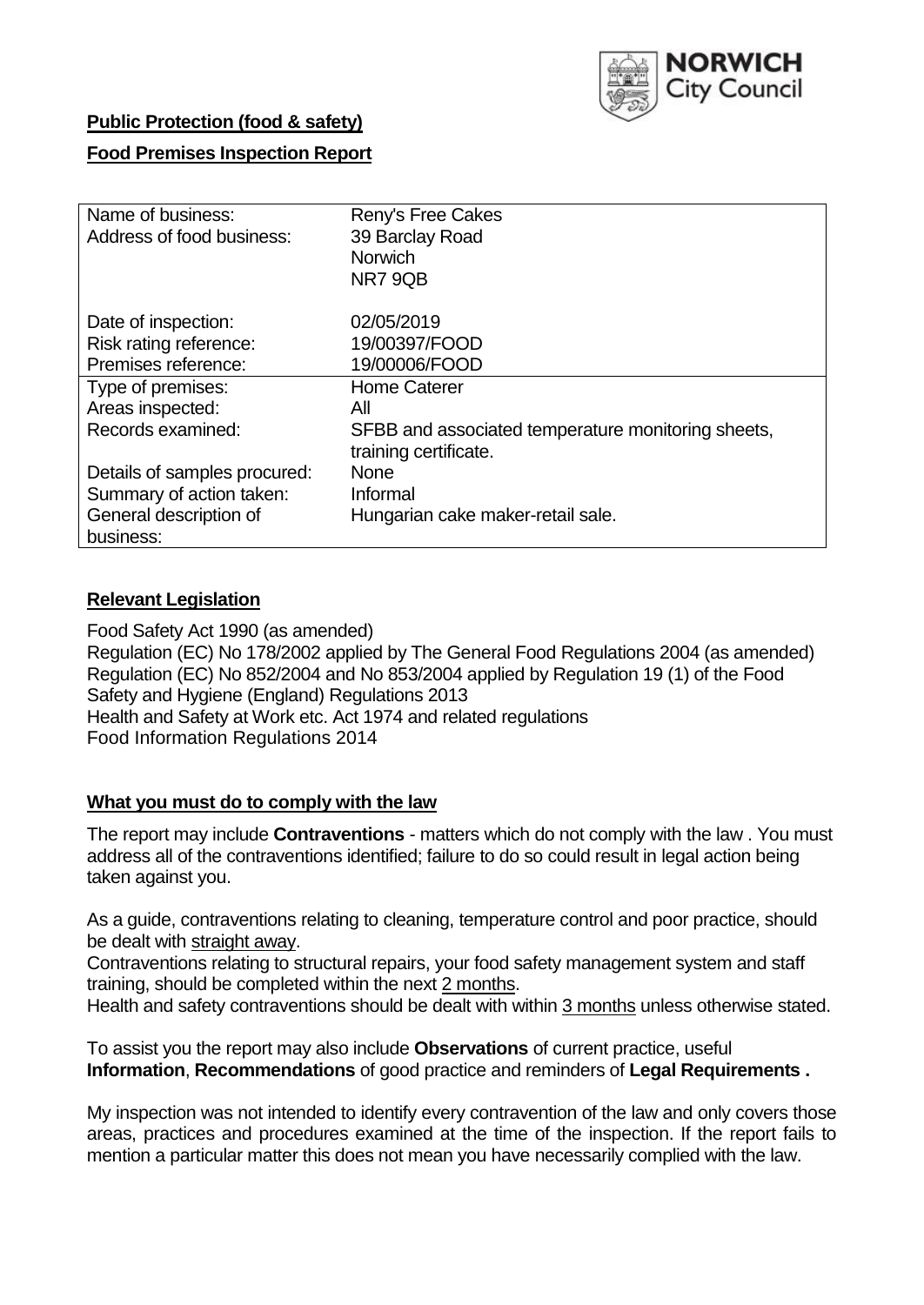# **FOOD SAFETY**

# **How we calculate your Food Hygiene Rating:**

The food safety section has been divided into the three areas which you are scored against for the hygiene rating: 1. food hygiene and safety procedures, 2. structural requirements and 3. confidence in management/control procedures. Each section begins with a summary of what was observed and the score you have been given. Details of how these scores combine to produce your overall food hygiene rating are shown in the table.

| <b>Compliance Area</b>                     |          |    |                | <b>You Score</b> |                |    |           |    |                |  |  |
|--------------------------------------------|----------|----|----------------|------------------|----------------|----|-----------|----|----------------|--|--|
| Food Hygiene and Safety                    |          |    | 0              | 5.               | 10             | 15 | 20        | 25 |                |  |  |
| <b>Structure and Cleaning</b>              |          |    | $\Omega$       | 5                | 10             | 15 | 20        | 25 |                |  |  |
| Confidence in management & control systems |          |    | $\overline{0}$ | 5                | 10             | 15 | 20        | 30 |                |  |  |
|                                            |          |    |                |                  |                |    |           |    |                |  |  |
| <b>Your Total score</b>                    | $0 - 15$ | 20 | $25 - 30$      |                  | $35 - 40$      |    | $45 - 50$ |    | > 50           |  |  |
| <b>Your Worst score</b>                    | 5        | 10 | 10             |                  | 15             |    | 20        |    | $\blacksquare$ |  |  |
|                                            |          |    |                |                  |                |    |           |    |                |  |  |
| <b>Your Rating is</b>                      | 5        | 4. | 3              |                  | $\overline{2}$ |    |           |    | $\overline{0}$ |  |  |

Your Food Hygiene Rating is 5 - a very good standard

000005

Business was not trading at the time of inspection.

# **1. Food Hygiene and Safety**

Food Hygiene standards are excellent. You demonstrated full compliance with legal requirements. You have safe food handling practices and procedures and all the necessary control measures to prevent cross-contamination are in place. **(Score 0)**

# Contamination risks

**Legal Requirement** At all stages of production, processing and distribution, food must be protected from any contamination likely to render it unfit for human consumption, injurious to health or contaminated in such a way that it would be unreasonable to expect it to be consumed in that state.

**Guidance** The FSA (visit www.food.gov.uk for more information) has issued guidance on controlling E.coli 0157 through:

- \* the complete separation of raw and ready-to-eat food
- \* the correct use of wash-hand basins and thorough hand washing
- \* having dedicated equipment (including complex equipment) for raw and ready-to-eat foods
- \* through 2-stage cleaning and the correct use of sanitisers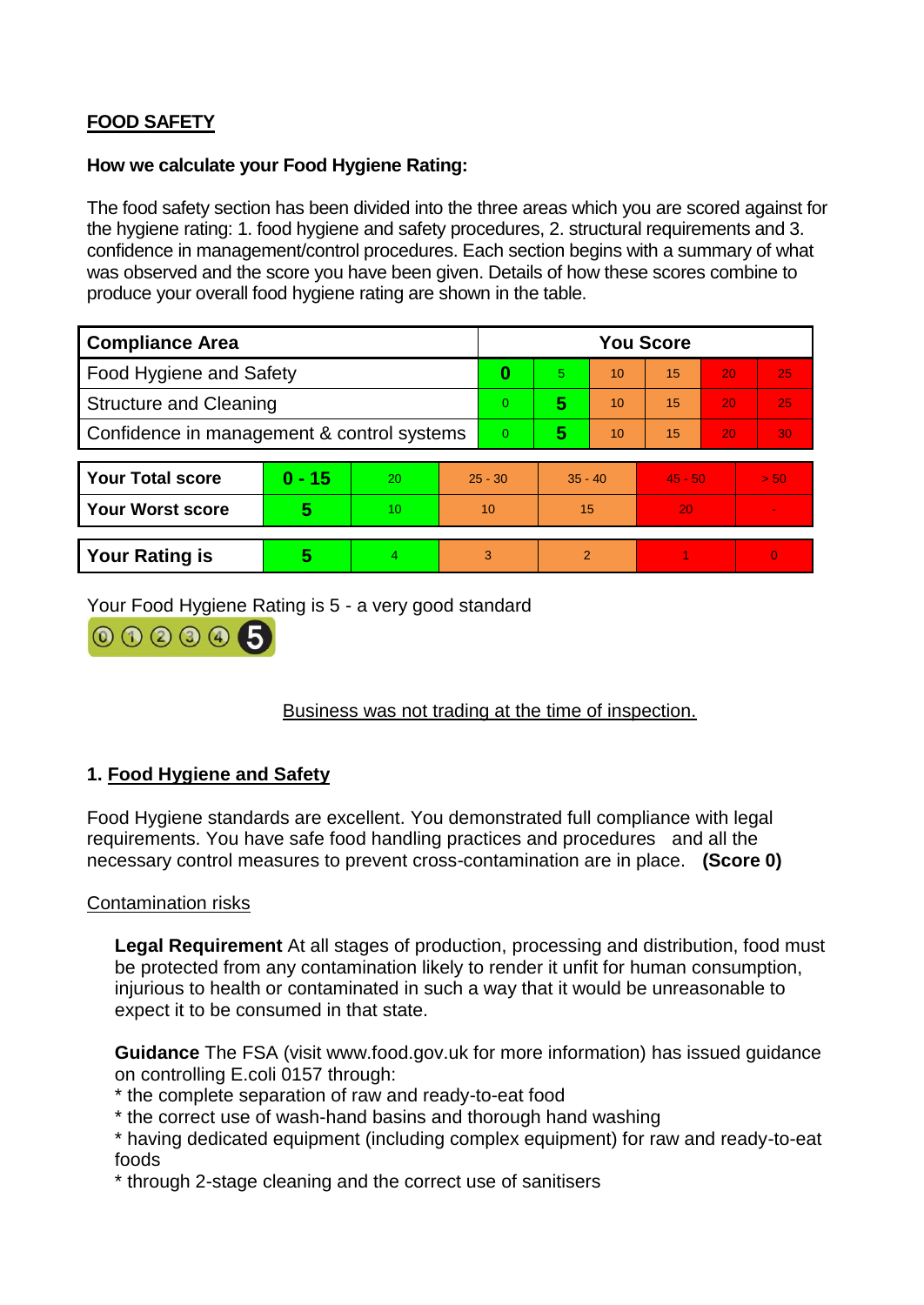\* and by controlling the risks posed by soily vegetables. I am aware you handle no raw meat, so this is for information.

**Observation** I was pleased to see you were able to demonstrate effective controls to prevent cross-contamination.

**Observation** I was pleased to see you have a dishwasher.

#### Hand-washing

**Legal Requirement** Wash hand basins must be provided with hot and cold running water and suitable drainage; soap and a hygienic way to dry hands.

**Information** Hand washing is required:

- \* before handling ready-to-eat food
- \* after touching raw food and its packaging, including unwashed fruit and vegetables
- \* after a break/smoking
- \* after going to the toilet
- \* after cleaning
- \* after removing waste
- \* after blowing your nose .

**Observation** I was pleased to see hand washing was well managed. You are using the basin in the bathroom next to the kitchen.

#### Personal Hygiene

**Legal Requirement** You must ensure that any member of staff that you know or suspect has (or is a carrier of) a food-borne disease or infection (including vomiting, diarrhoea, skin infection, sores and open wounds) is excluded from working in any food handling area until they have been symptom free for 48 hours or until medical clearance has been obtained.

**Legal Requirement** All persons in food handling areas must wear suitable, clean, and where appropriate protective clothing.

**Observation** I was pleased to see that standards of personal hygiene were high. You wear a apron, short sleeved top and a hair net when preparing food.

**Recommendation** Ensure you wear no jewellery when preparing cakes as these are a potential source of contamination.

#### Temperature Control

**Legal Requirement** Raw materials, ingredients, intermediate products and finished products likely to support the reproduction of pathogenic micro-organisms or the formation of toxins must not be kept at temperatures that might result in a risk to health. (This is only applicable to the cheesecakes you make.)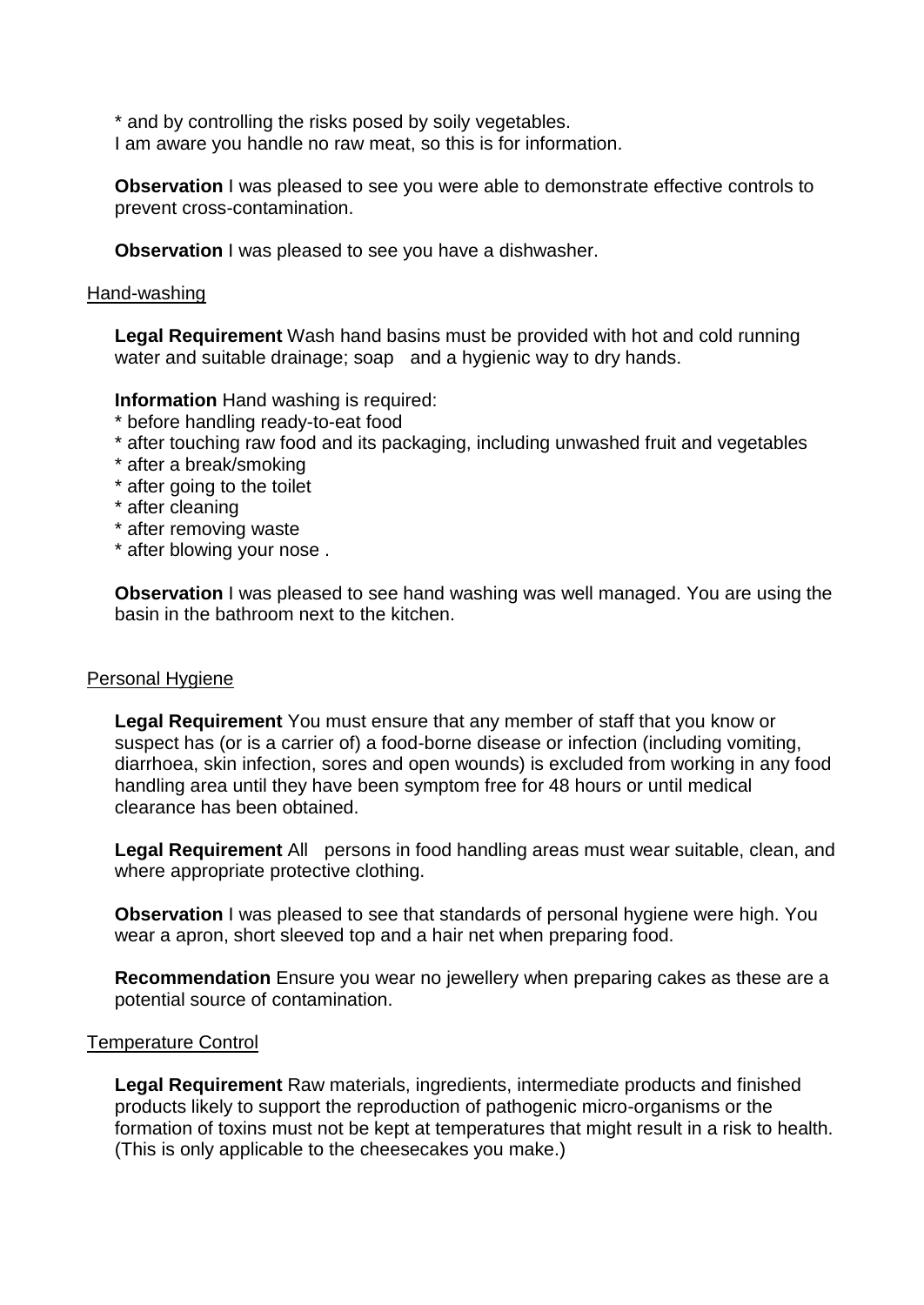**Legal Requirement** The cold chain is not to be interrupted. However, limited periods outside temperature control are allowed for handling during preparation; transport; storage; display and service of food provided that it does not result in a risk to health.

**Observation** I noted that you have a separate business fridge. You were aware of correct temperatures, and were monitoring these with a independent thermometer.

### Unfit food

**Legal Requirement** Any food which is found at your food premises is presumed to be intended for sale and must comply with the law.

**Recommendation** You should have a system to identify when open or prepared foods need to be used by or discarded, to ensure the food is fit for consumption. For any perishable items such as cream I recommend you apply labels which give a date that is 2 days after the day of production e.g. if food is opened on Monday it should be used by the end of Wednesday.

### Poor Practices

**Guidance** It is permitted to sell food after its BEST BEFORE date, but becomes an offence if it is not of the nature, substance or quality demanded by the consumer. You must check the food and make sure your customers are aware that it is past the BEST BEFORE date. However it is an offence to sell or use an item past its USE BY date.

**Observation** I recommend you contact Trading Standards at Norfolk County Council for advice concerning correct labelling.

# **2. Structure and Cleaning**

The structure facilities and standard of cleaning and maintenance are all of a good standard and only minor repairs and/or improvements are required. Pest control and waste disposal provisions are adequate. The minor contraventions require your attention. **(Score 5)**

#### Cleaning of Structure

**Contravention** The following items could not be effectively cleaned and must be covered or made non-absorbent:

minor damage to formica to cupboard door and next to oven.

**Observation** The kitchen had been well maintained and the standard of cleaning was good.

#### Cleaning Chemicals / Materials / Equipment and Methods

**Information** A surface sanitiser may be rendered ineffective if you are not following the correct dilutions or allowing a sufficient time for the product to work (CONTACT TIME). Always follow the instructions on the product label.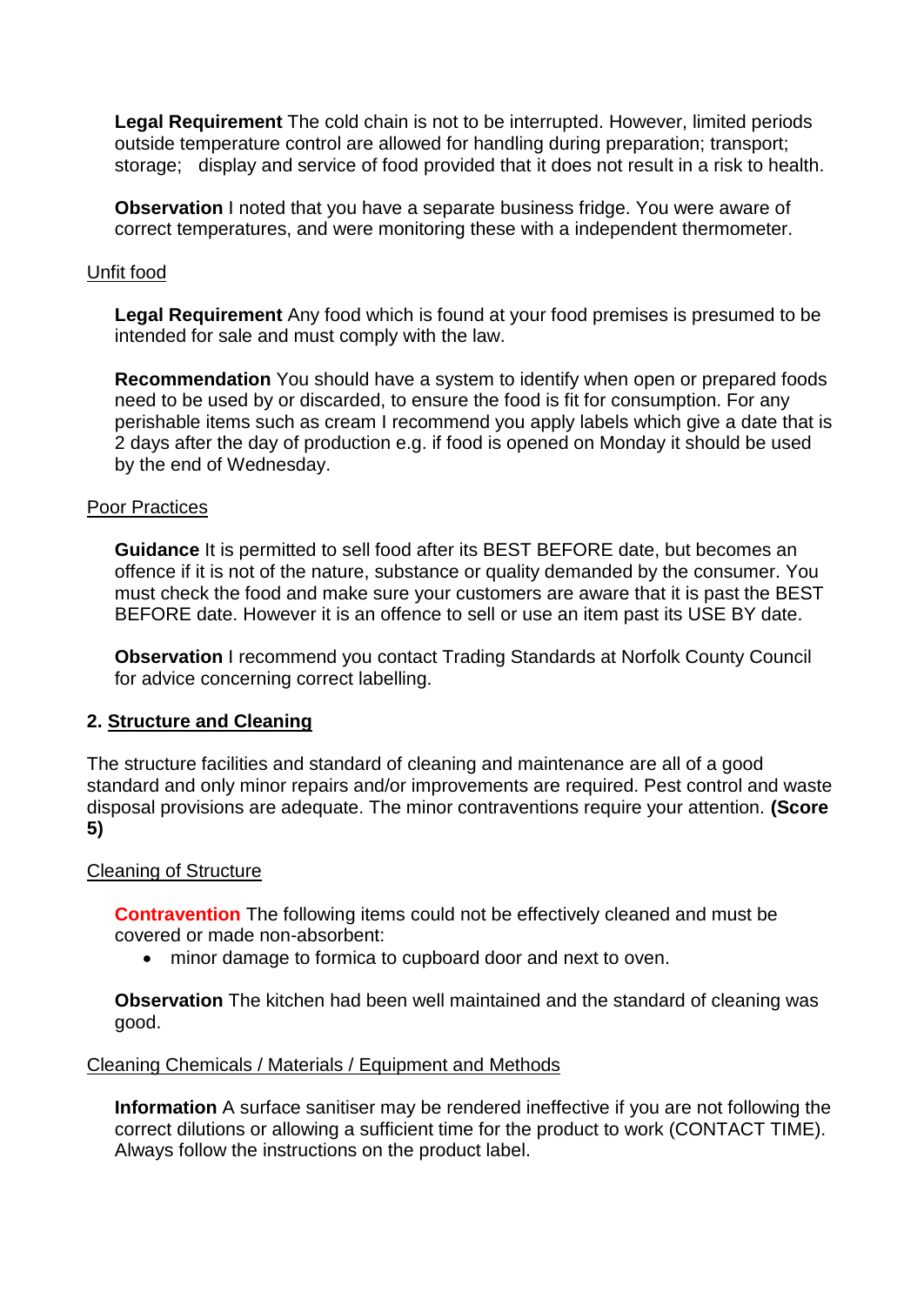**Guidance** Disinfectants and sanitisers must at least meet the requirements of one of the following standards: BS EN 1276 or BS EN 13697; or other standards that meet the same conditions and requirements.

**Recommendation** Use disposable paper wipes for cleaning and for mopping up spillages.

**Observation** I was pleased to see that the premises was kept clean and that your cleaning materials, methods and equipment were able to minimise the spread of harmful bacteria between surfaces.

### Facilities and Structural provision

**Legal Requirement** The facilities for washing food must be separate from the hand-washing facility. (You had a sink and dishwasher.)

**Observation** I was pleased to see the premises had been well maintained and that adequate facilities had been provided.

### Pest Control

**Legal Requirement** The layout, design, construction, siting and size of food premises must permit good food hygiene practices, including protection against pests.

**Recommendation** Provide an electric fly killer.

**Observation** I was pleased to see that the premises was proofed against the entry of pests and that pest control procedures were in place.

# **3. Confidence in Management**

A food safety management system is in place and you demonstrate a very good standard of compliance with the law. You have a good track record. There are some minor contraventions which require your attention. **(Score 5)**

#### Type of Food Safety Management System Required

**Observation** Your SFBB/food safety management system was in place and working well. I was confident you had effective control over hazards to food.

**Observation** You were monitoring (and recording) the temperatures of your fridges and freezers well as the temperature of cooked/hot-held food and could demonstrate effective systems for controlling bacterial growth and survival.

#### Food Hazard Identification and Control

**Contravention** The following SAFE METHODS are missing from your Safer Food Better Business pack:

- Cross-contamination
- Cleaning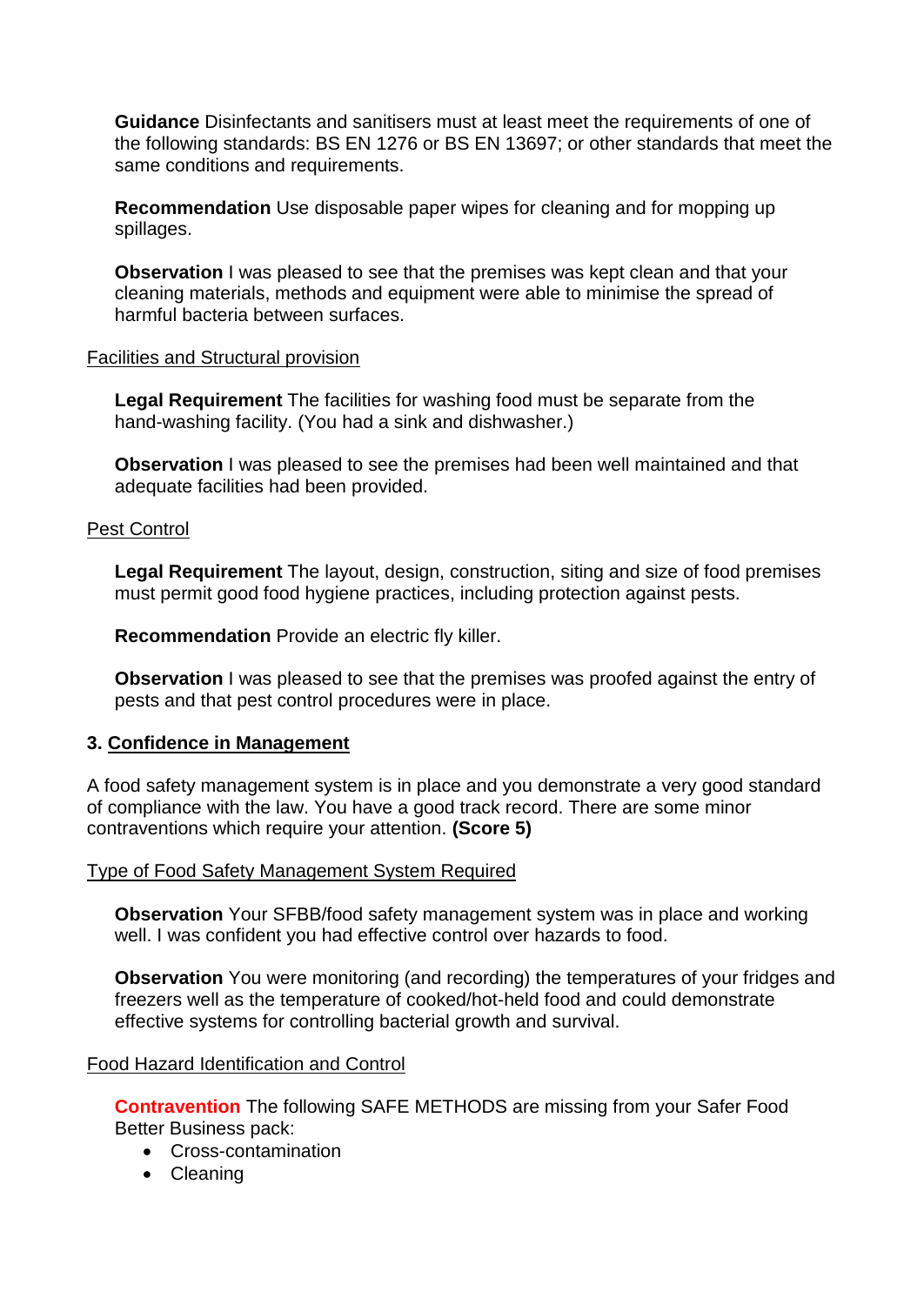- Chilling
- Cooking

Please complete relevant sections.

# **Traceability**

**Observation** Your records were such that food could easily be traced back to its supplier. Ingredients are purchased from the internet, and locally.

### Waste Food and other Refuse

**Legal Requirement** The Environmental Protection Act 1990 requires all commercial waste to be disposed of properly by authorised persons. Records should be available to show compliance.

**Observation** You will need to investigate a commercial waste collection when your business is fully operational.

### **Training**

**Information** You can obtain a list of the training courses we provide on our website www.norwich.gov.uk

**Observation** I was pleased to see that food handlers had been trained to an appropriate level and evidence of their training was made available.

#### Infection Control / Sickness / Exclusion Policy

**Contravention** There was insufficient control over the contamination of food from food handlers known or suspected to be suffering from a food-borne disease or gastrointestinal illness:

you were not aware of the correct time to stay off work if ill.

# Allergens

**Contravention** You are failing to manage allergens properly:

- You have not identified the allergens present in the food you prepare in a formal manner, although you had some information on the labels you had
- You do not have a system for informing customers about the presence of allergens in the food you prepare
- You are not informing customers about the risk of cross contamination with allergens.

**Legal Requirement** Caterers must provide allergy information on all unpackaged food they sell. Catering businesses include restaurants, takeaways, deli counters, bakeries and sandwich bars etc. The potential for cross-contamination by allergens must also be made known to consumers. In addition food manufacturers must now label allergy causing ingredients on their pre-packed foods. You can obtain more information from the Trading Standards website www.norfolk.gov.uk/abc